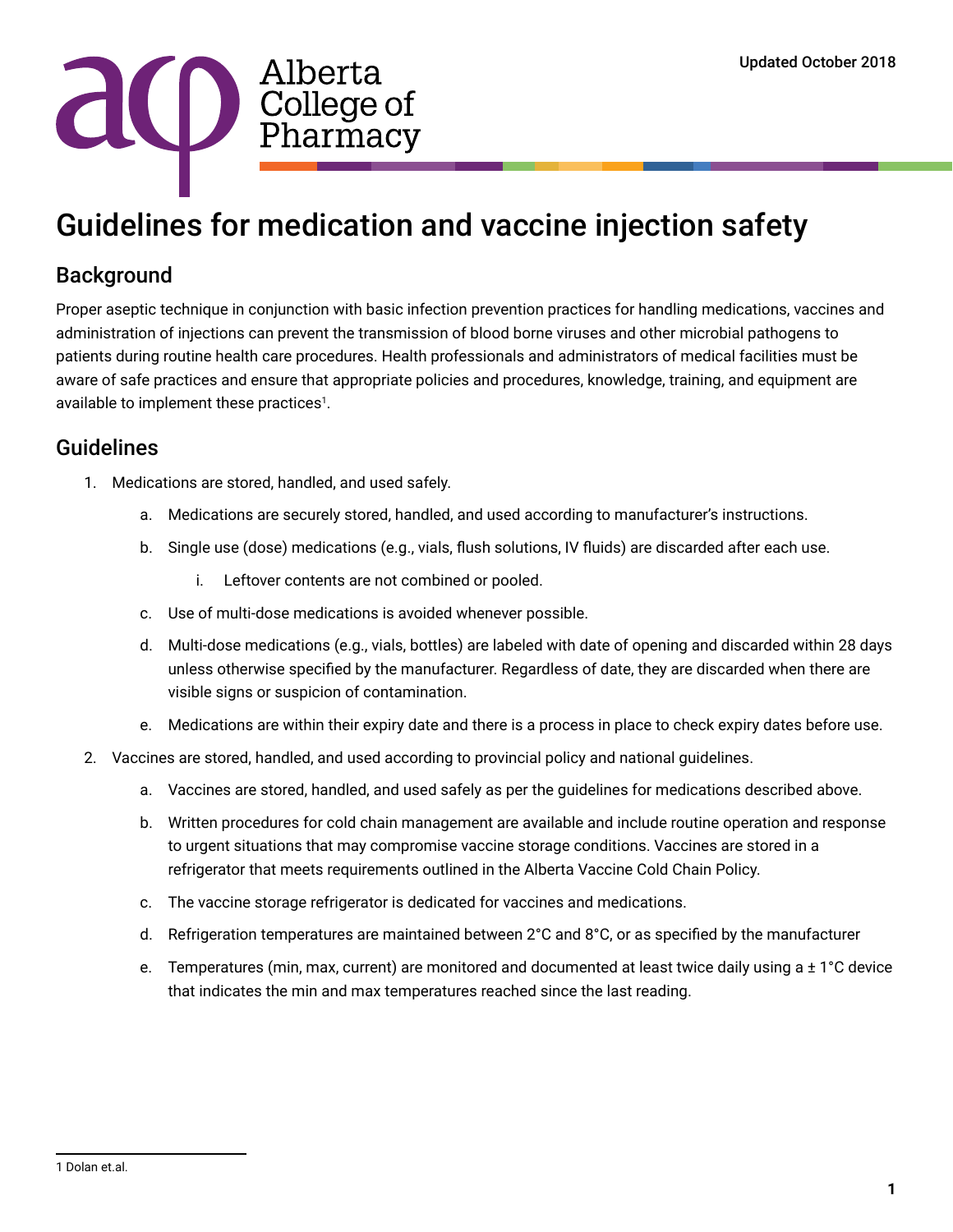- 3. Injections and other sterile preparations<sup>2</sup> are prepared safely.
	- a. Injections and sterile preparations are prepared by authorized and trained staff members.
	- b. Personal protective equipment adequate for all tasks performed is available and used appropriately.
	- c. All medications preparation areas have:
		- i. A dedicated hand hygiene sink with warm running water, liquid soap, and disposable paper towels in an enclosed dispenser, or
		- ii. iAn alcohol-based hand rub dispenser.
	- d. Injections and sterile preparations are prepared in an area that is clean and free of distractions, clutter and obvious contamination sources (e.g., near water or sinks).
	- e. Injections and sterile preparations are prepared aseptically including but not limited to:
		- i. Hand hygiene is performed prior to preparation.
		- ii. Sterile supplies (e.g., needles, syringes, administration sets, cannulas) are removed from packaging immediately before use.
		- iii. The rubber septum of vials is disinfected with alcohol prior to entry.
		- iv. A new needle and syringe is used for each entry into a multi‐dose vial.
		- v. Contact between injection materials and the non-sterile environment is avoided
		- vi. Containers are discarded if sterility or stability is in doubt or if breaks in aseptic technique occur.
	- f. Sterile preparations prepared in the practice setting:
		- i. Do not involve preparation that requires more than three sterile units/vials/containers;
		- ii. Do not require more than two entries into any one container, package or administration container/ device;
		- iii. Do not require more than one hour of preparation time;
		- iv. Are under continuous supervision if the finished preparation is not immediately administered;
		- v. Are prepared as close as possible to the time of administration;
		- vi. Unless immediately and completely administered by the person who prepared it, or immediate and complete administration is witnessed by the preparer, the preparation bears a label listing: patient identification information, names and amounts of all ingredients, name or initial of the preparer, and beyond-use time or date.
	- g. Sterile preparations that do not meet the criteria for preparation in the practice setting are obtained from reputable sources such as a manufacturer or a pharmacy that meets the Alberta College of Pharmacy's requirements for sterile compounding.
- 4. Injections and sterile preparations are administered safely.
	- a. Hand hygiene is performed prior to administering each injection.
	- b. Personal protective equipment adequate for all tasks performed is available and used appropriately.
	- c. Needles and syringes are used only for one patient for one procedure.

<sup>2</sup> For the purpose of these guidelines Injections and other sterile preparations includes medications prepared for injection (e.g. intramuscular, intravenous, intrathecal, intradermal, subcutaneous), ophthalmic drops or ointments, nasal inhalation solutions, respiratory therapy solutions, irrigation solutions for wounds and body cavities, and any other preparation where sterility is essential to therapy.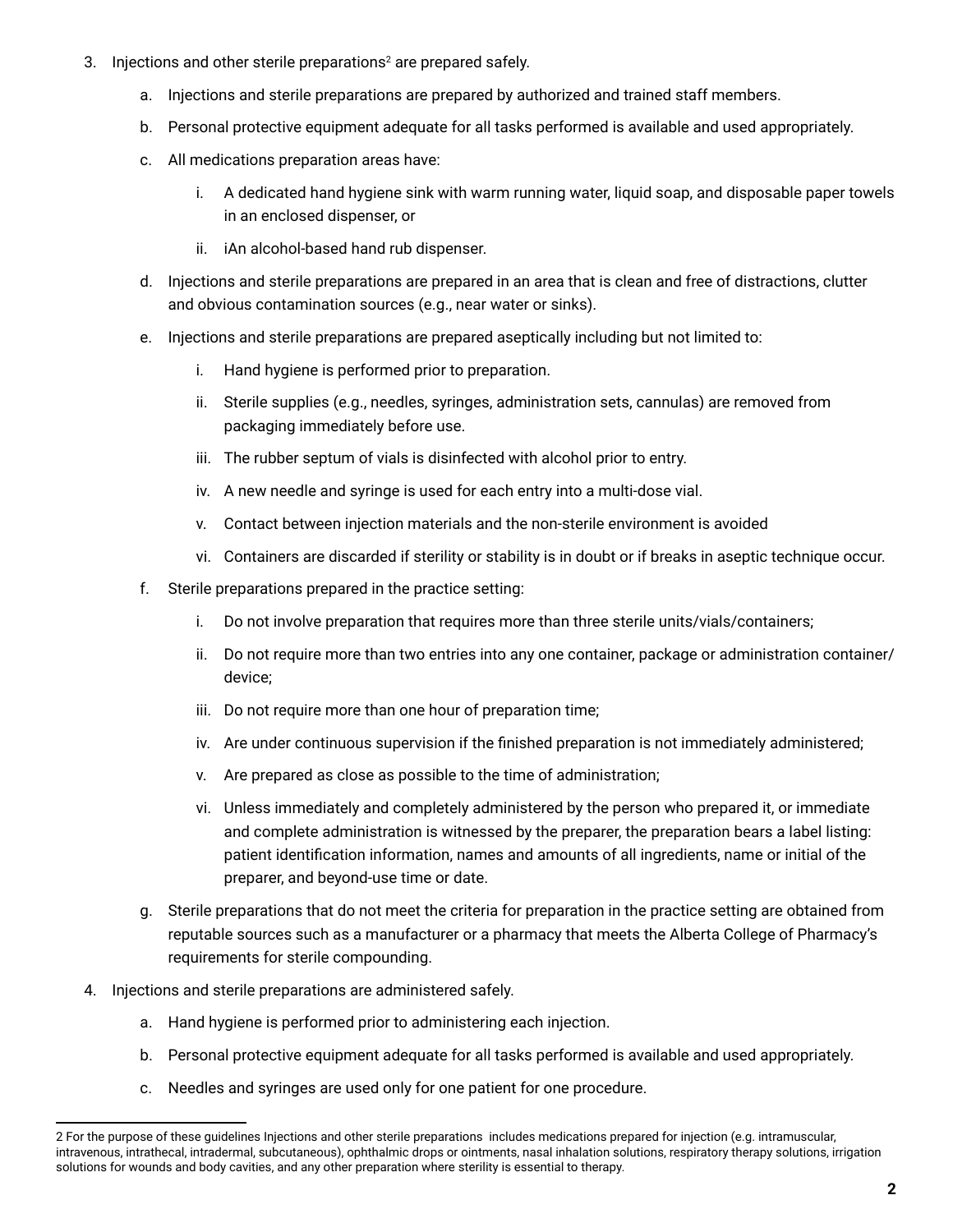- d. Administration sets, cannulas, and other sterile supplies are discarded after each use.
- e. Injections and sterile preparations are discarded if sterility or stability is in doubt or if breaks in aseptic technique occur.
- f. Appropriate antiseptics are used for skin preparation prior to injections.
	- i. Appropriate antiseptics include
		- 2% chlorhexidine gluconate (CHG) in 70% isopropyl alcohol,
		- 70% isopropyl alcohol,
		- 2% CHG with 4% alcohol preservative,
		- 10% povidone iodine followed by 70% isopropyl alcohol, and
		- 4% CHG (pre‐op preparation).
- g. If administration has not begun within one hour following the start of preparation, injections and sterile preparations are discarded.
- 5. Medical sharps are stored, handled, used and disposed safely.
	- a. Medical sharps are safety‐engineered in accordance with provincial legislation.
	- b. All medical sharps are discarded at point‐of‐use in a sharps container.
	- c. Sharps containers are clearly labeled, puncture resistant, tamper proof, closable and leak proof.
	- d. Sharps containers are replaced prior to reaching capacity, and securely stored until final disposal.
	- e. Sharps containers are not emptied and reused.
- 6. If hazardous drugs<sup>3</sup> are administered in the practice setting they are stored, handled and used safely.
	- a. A written procedure is in place for the management of hazardous drugs.
	- b. Hazardous drugs are stored separately from other medications if possible.
	- c. Employees and others at risk from handling hazardous drugs are identified and provided with adequate training and equipment.
	- d. Cytotoxic spill kits are available and staff are trained in spill management
	- e. Adequate personal protective equipment including but not limited to gloves, disposable gowns and facial protection is worn for administration of hazardous drugs.
		- i. Additional personal protective equipment is used where there is potential for splash, spill or aerosolization.
		- ii. Personal protective equipment is disposable where possible.
	- f. Hazardous drug waste and equipment is disposed at point‐of‐use into a cytotoxic waste container with minimal manipulation (e.g., needles and syringes are left intact).

<sup>3</sup> Hazardous drugs are medications that pose a potential health risk from exposure in the workplace. For the purpose of these guidelines this includes chemotherapy and other medications listed on the National Institute for Occupational Safety and Health (NIOSH) list.